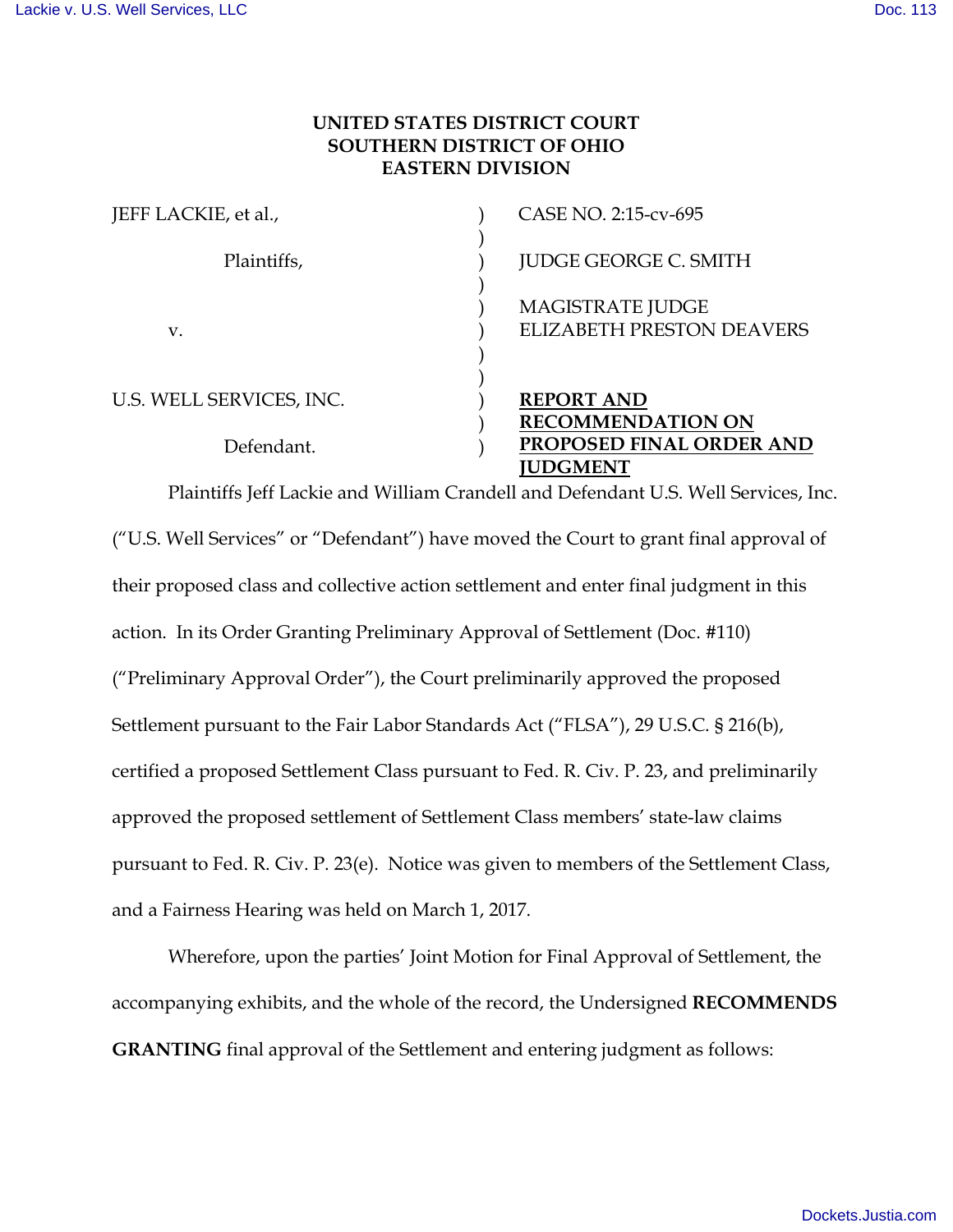1. Plaintiffs filed their Class and Collective Action Complaint against Defendant (ECF #1) on February 23, 2015, and an Amended Complaint was filed on March 10, 2015 (ECF #7). Plaintiffs alleged that U.S. Well Services miscalculated employees' overtime compensation in violation of the FLSA and state law by excluding safety and compliance bonuses as well as performance bonuses from the calculation of overtime pay. Defendant denied Plaintiffs' claims and asserted affirmative defenses. *See* Answer to Complaint (ECF. #9).

2. On March 4, 2015, Plaintiffs moved the Court to conditionally certify the case as a collective action under the Fair Labor Standards Act, 29 U.S.C. § 216(b) (ECF #4). Defendant initially opposed Plaintiffs' motion for conditional certification (ECF #22). Defendant later withdrew that opposition, and Plaintiffs filed an unopposed motion for conditional certification (ECF #29) on June 12, 2015.

3. On August 7, 2015, the Court granted Plaintiffs' unopposed motion, conditionally certifying the case as an FLSA collective action and approving notice to similarly situated persons pursuant to pursuant to 29 U.S.C. § 216(b).

4. Notice was issued and 139 persons opted into the case by submitting consent forms filed with the Court.

5. Pursuant to the Court's Preliminary Pretrial Order (ECF #26), discovery was to be conducted in two phases. Phase One, which was to be completed by November 30, 2015, was to include facts and documents pertaining to the named plaintiffs, facts and documents relating to the requirements for Rule 23 certification of the proposed Ohio and Pennsylvania Classes, and information, documents, and ESI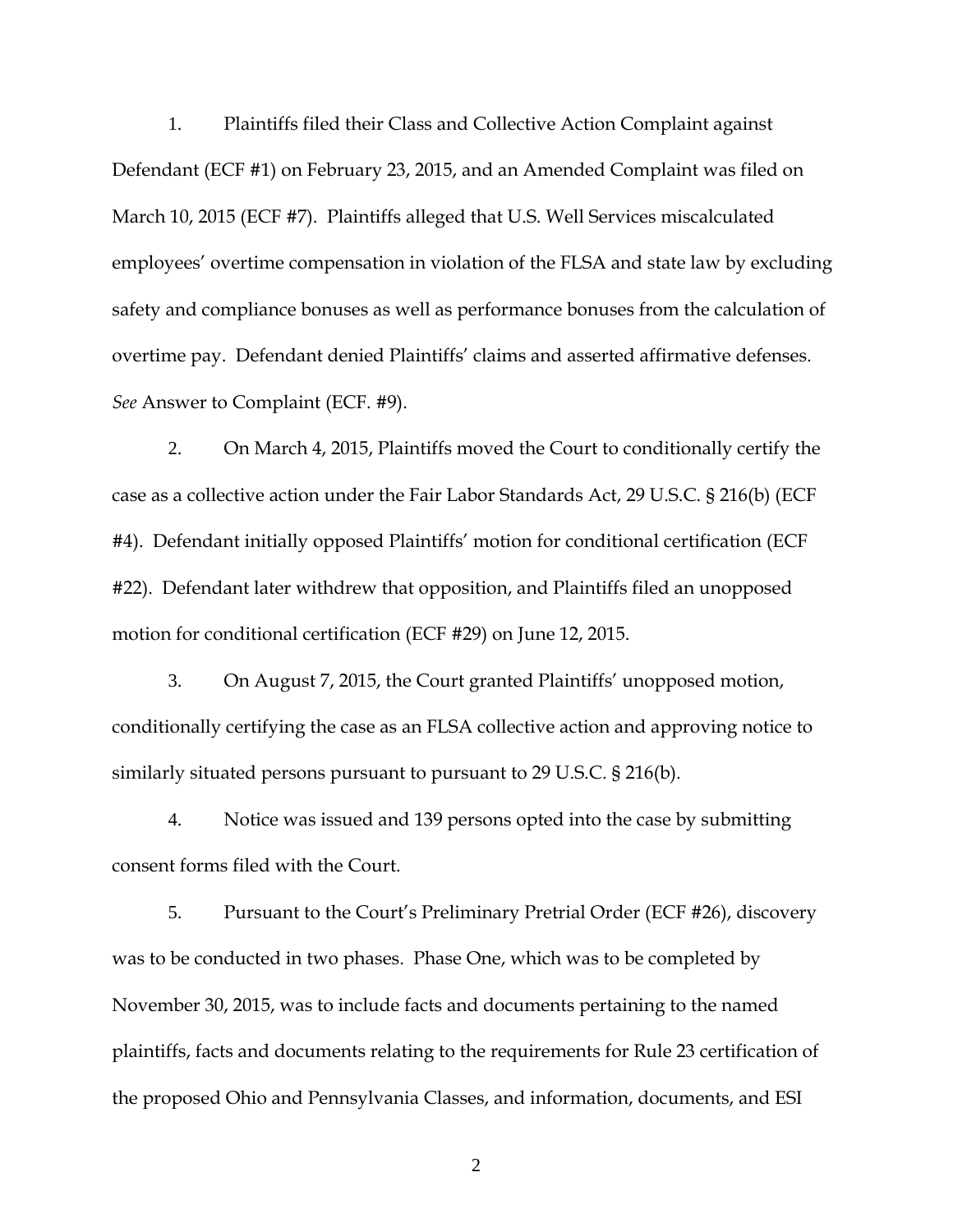relating to merits issues. Phase Two was to begin with the joint filing of a supplemental discovery plan providing for expeditious completion of any additional discovery. The supplemental discovery plan was filed on December 7, 2015 (ECF #78).

6. Extensive discovery was conducted by both sides over the course of many months. Initial Disclosures were exchanged in June 2015. Plaintiffs propounded discovery requests to Defendant on June 24 and August 4, 2015, and Defendant served responses on July 31 and August 28, respectively. On August 18 and 19, 2015, Plaintiffs took depositions in Houston of Defendant's Human Resources Director and a former officer, as well as a consultant at Achilles Group who drafted the bonus plan at issue in this case. Plaintiffs took additional depositions of Defendant's managers in Bridgeport, West Virginia on January 25, 2015. Defendant deposed the named Plaintiffs on January 28, 2016.

7. On September 28, 2015, in accordance with the Court's Order, Plaintiffs moved for certification of proposed Ohio and Pennsylvania Classes pursuant to Fed. R. Civ. P. 23(a) and (b)(3) (ECF #46). Defendant opposed the motion on October 29, 2015 (ECF #70), and Plaintiffs filed a reply memorandum on November 16, 2015 (ECF #75).

8. On February 15, 2016, Defendant filed a motion for partial summary judgment on the issue of good faith (ECF #84). Plaintiffs filed an opposition memorandum with evidentiary exhibits on March 10, 2016 (ECF #92), and Defendant filed a reply memorandum on March 29, 2016 (ECF #95).

9. Both the Rule 23 motion and the motion for partial summary judgment were pending before the Court at the time of the mediation and resulting Settlement.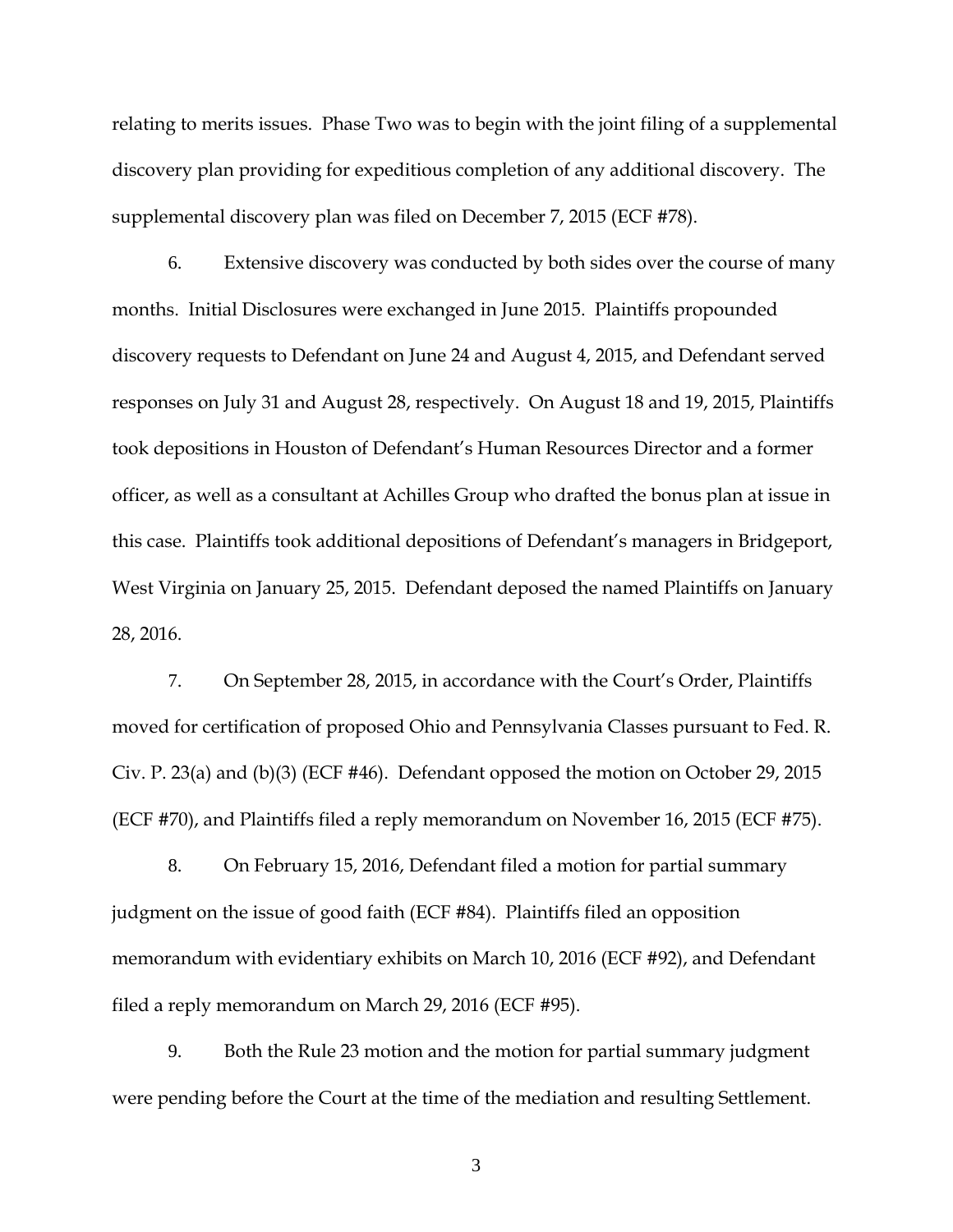10. Settlement negotiations commenced with a day-long mediation session with Mediator Jerome F. Weiss on June 8, 2016. That session failed to achieve agreement, but the Parties agreed to continue negotiating through separate phone conferences with the Mediator. Many further discussions with Mediator Weiss took place in the ensuing weeks, culminating with a mediator's proposal on August 9, 2016. That proposal, with some modifications, was accepted by the parties.

11. The Settlement resolves all claims involving the exclusion of "safety and compliance bonuses" and "performance bonuses" from the calculation of employees' overtime pay, while expressly excluding claims for the exclusion of per diem payments as well as an additional carve-out for another pending lawsuit. The per diem issue is the subject of a companion case—Case No. 2:15-cv-03078 (also captioned *Lackie v. U.S. Well Services, LLC*) — which the parties will continue to litigate. Except for the specific carve out for the two pending cases, the Settlement includes a release of all federal and state wage-and-hour claims, rights, demands, liabilities, and causes of action, including but not limited to claims for unpaid wages, unpaid overtime compensation, liquidated damages, interest, attorneys' fees, and expenses pursuant to the FLSA and any applicable state wage statutes.

12. The Settlement will provide individual settlement payments to the Plaintiffs, Opt-Ins, and Settlement Class members representing a substantial percentage of their claimed damages, including liquidated damages. The proposed method of allocation is fair to all, while recognizing the additional risks and commitment undertaken by the Plaintiffs and Opt-Ins in bringing the case or affirmatively opting in.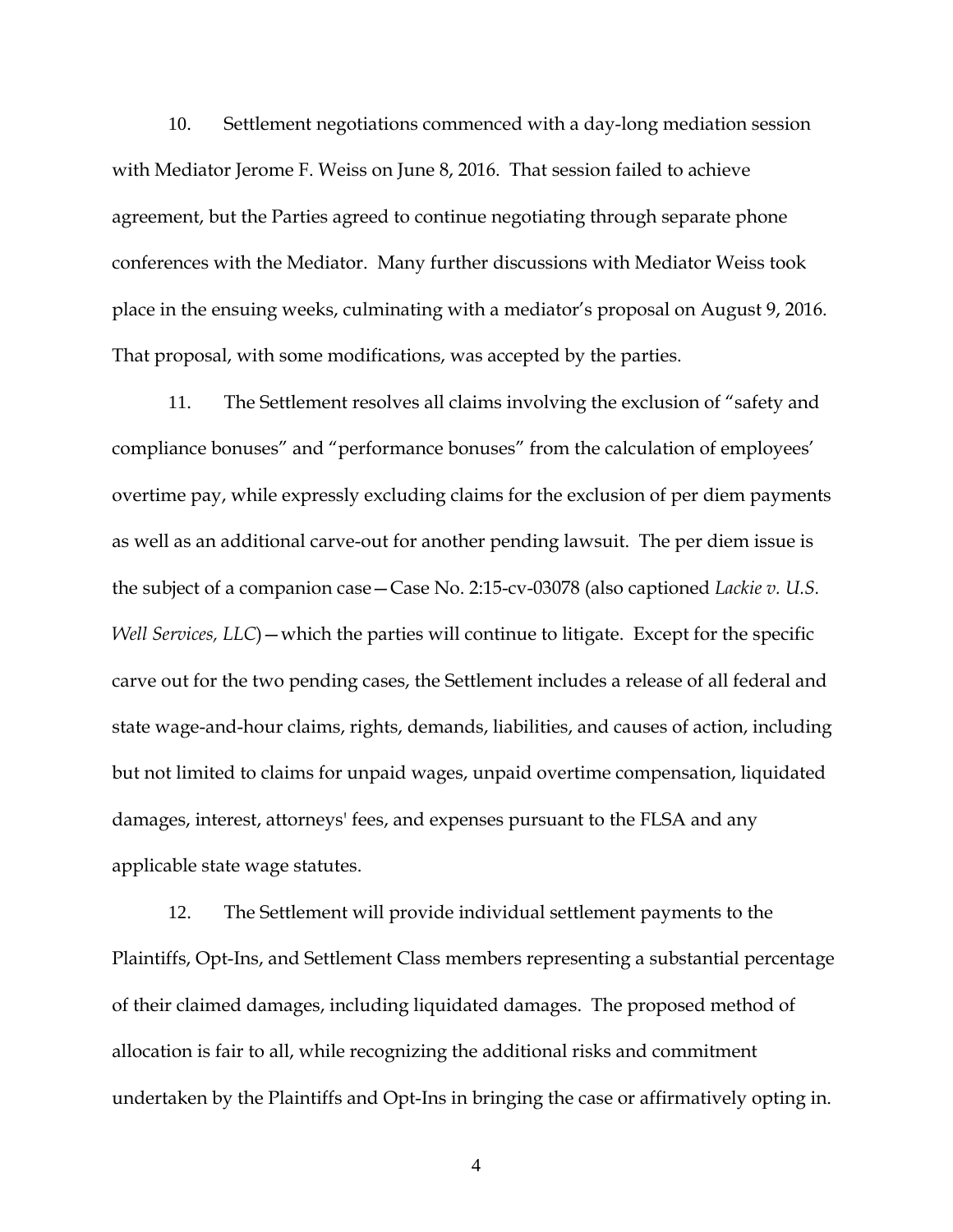The shares are proportionate to the individuals' respective workweeks during the Class Period, with the shares of the Plaintiffs and Opt-Ins weighted "one" and those of Settlement Class members weighted "one-half." Allocations based on this method are listed in the Table of Individual Payments (Exhibit 1 to Joint Motion for Final Approval).

13. The issues in this case were hotly contested, as the Court is aware from the extensive motion practice and briefing. The Settlement was achieved only after armslength and good faith negotiations between the Parties and their counsel, who have extensive experience litigating FLSA and other wage-and-hour claims, including the types of wage-and-hour claims asserted in this Action.

14. The Court finds that the proposed Settlement satisfies the standard for approval of an FLSA collective action settlement under 29 U.S.C. § 216(b). There is "a bona fide dispute between the parties as to the employer's liability under the FLSA" and that the Settlement "is fair, reasonable, and adequate." *Kritzer v. Safelite Solutions, LLC*, 2012 U.S. Dist. LEXIS 74994, at \*19 (S.D. Ohio May 30, 2012).

15. In its Preliminary Approval Order, the Court certified a Settlement Class pursuant to Fed. R. Civ. P. 23, consisting of:

All hourly non-exempt employees or former employees of Defendant in Ohio and Pennsylvania, including Jeff Lackie and William Crandell, who (1) received a safety or performance bonus, (2) worked for more than forty hours in a workweek in which a bonus was earned, and (3) have not already opted into the instant case pursuant to 29 U.S.C. § 216(b).

16. The Court approved a Notice to Settlement Class members and directed that it be sent "by first-class United States mail to their last-known addresses as shown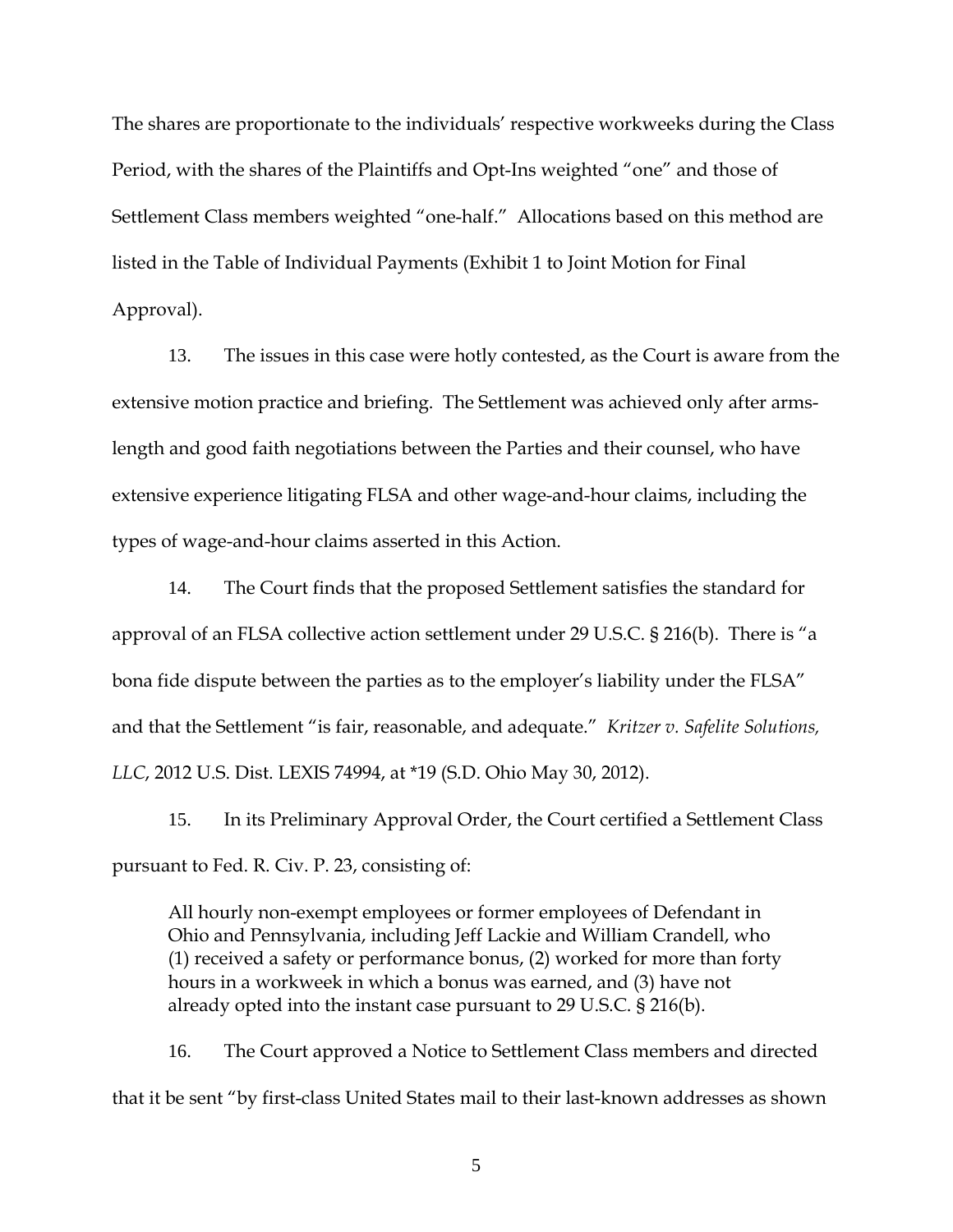in the records of Defendant and updated by the settlement administrator through the National Change of Address database."

17. Plaintiffs' Counsel have filed a declaration confirming that the Notice was mailed to the Settlement Class members as directed. Settlement Services, Inc. was retained as Settlement Administrator, and the Court-approved Notice was mailed to Settlement Class members on December 15, 2016. Fifty-four notices were returned as undeliverable. The Settlement Administrator took further steps to determine those class members' current whereabouts, and the Notice was remailed to forty-three class members.

18. The Notice gave Settlement Class members sixty days in which to request exclusion from the Settlement Class, object to the Settlement, or submit a consent form to receive a settlement payment. No class member opted out of the Settlement Class or objected to the Settlement. Thirty-seven Settlement Class members submitted consent forms to receive a settlement payment.

19. The Undersigned finds that the Notice given to Settlement Class members was reasonable and the best notice practicable, and satisfied the requirements of Civ. R. 23(e) and due process.

20. The Fairness Hearing was held on March 1, 2017.

21. The Court finds that the proposed settlement of Settlement Class members' state-law claims is "fair, reasonable, and adequate" to all participants and qualifies for approval pursuant to Fed. R. Civ. P. 23(e).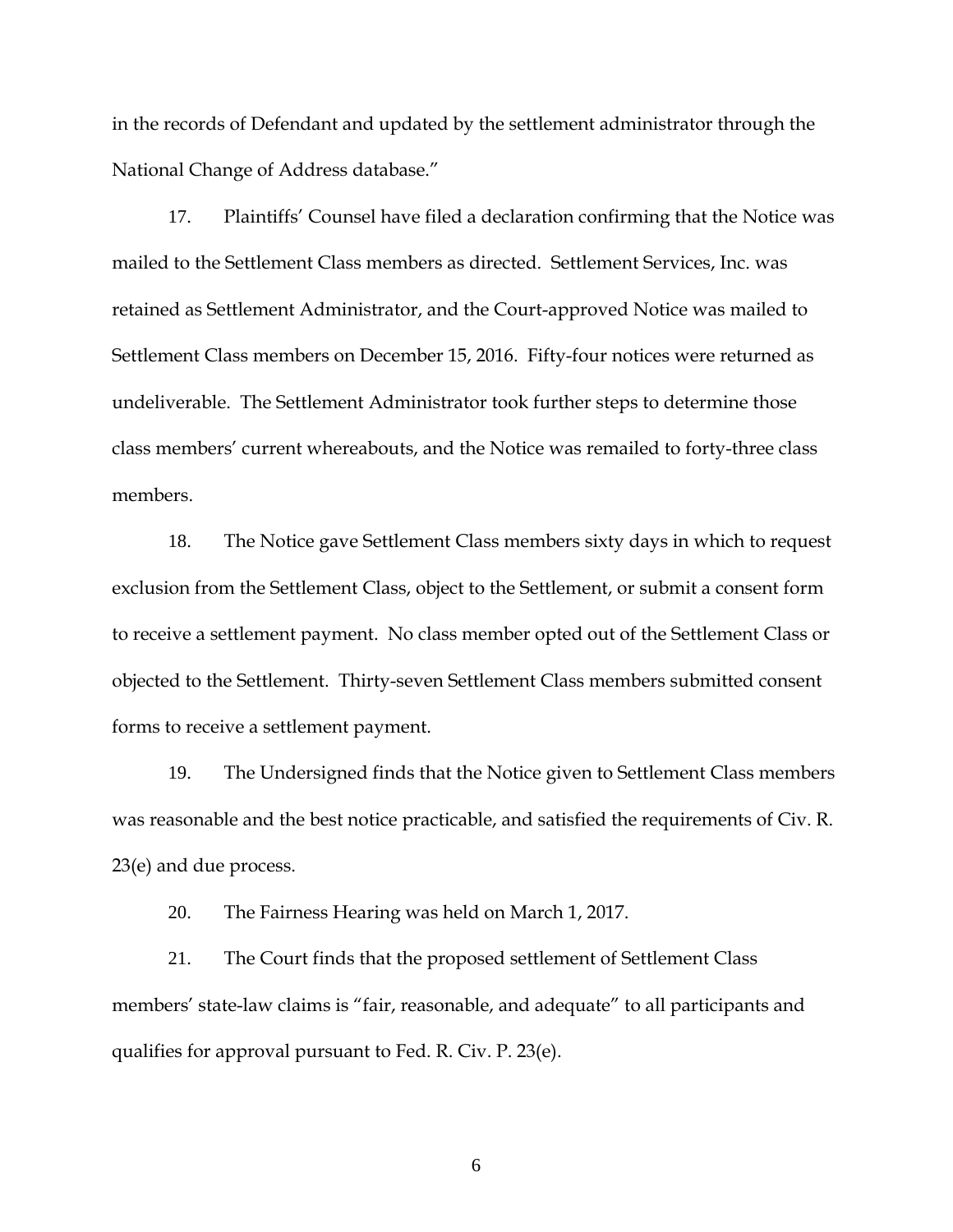22. The Undersigned recommends approving the Settlement and ordering that it be implemented according to its terms and conditions and as directed herein.

23. The Undersigned recommends finding that the Total Settlement Amount, as well as the proposed distributions to Plaintiffs, Opt-Ins, and Settlement Class members listed in the Table of Individual Payments, are fair and reasonable. A total of 178 persons are listed in the Table, consisting of the two Plaintiffs, 139 Opt-Ins, and thirty-seven Settlement Class members. The Individual Payments vary between \$100 and \$8,894. Under the terms of the Settlement Agreement, the Individual Payments will be subject to taxes and withholdings determined by the Settlement Administrator and reported as Form W-2 payments.

24. The Undersigned recommends approving the Table of Individual Payments and orders that such payments be distributed in the manner, and subject to the terms and conditions, set forth in the Settlement Agreement.

25. The Undersigned recommends approving the proposed service awards to Lackie and Crandell, and orders that such payments be made in the manner, and subject to the terms and conditions, set forth in the Settlement Agreement.

26. The Undersigned recommends approving the payment of attorneys' fees and expense reimbursements to Plaintiffs' counsel as provided in the Settlement Agreement, and orders that such payments be made in the manner, and subject to the terms and conditions, set forth in the Settlement Agreement.

27. The Undersigned **RECOMMENDS DISMISSAL** of this case with prejudice.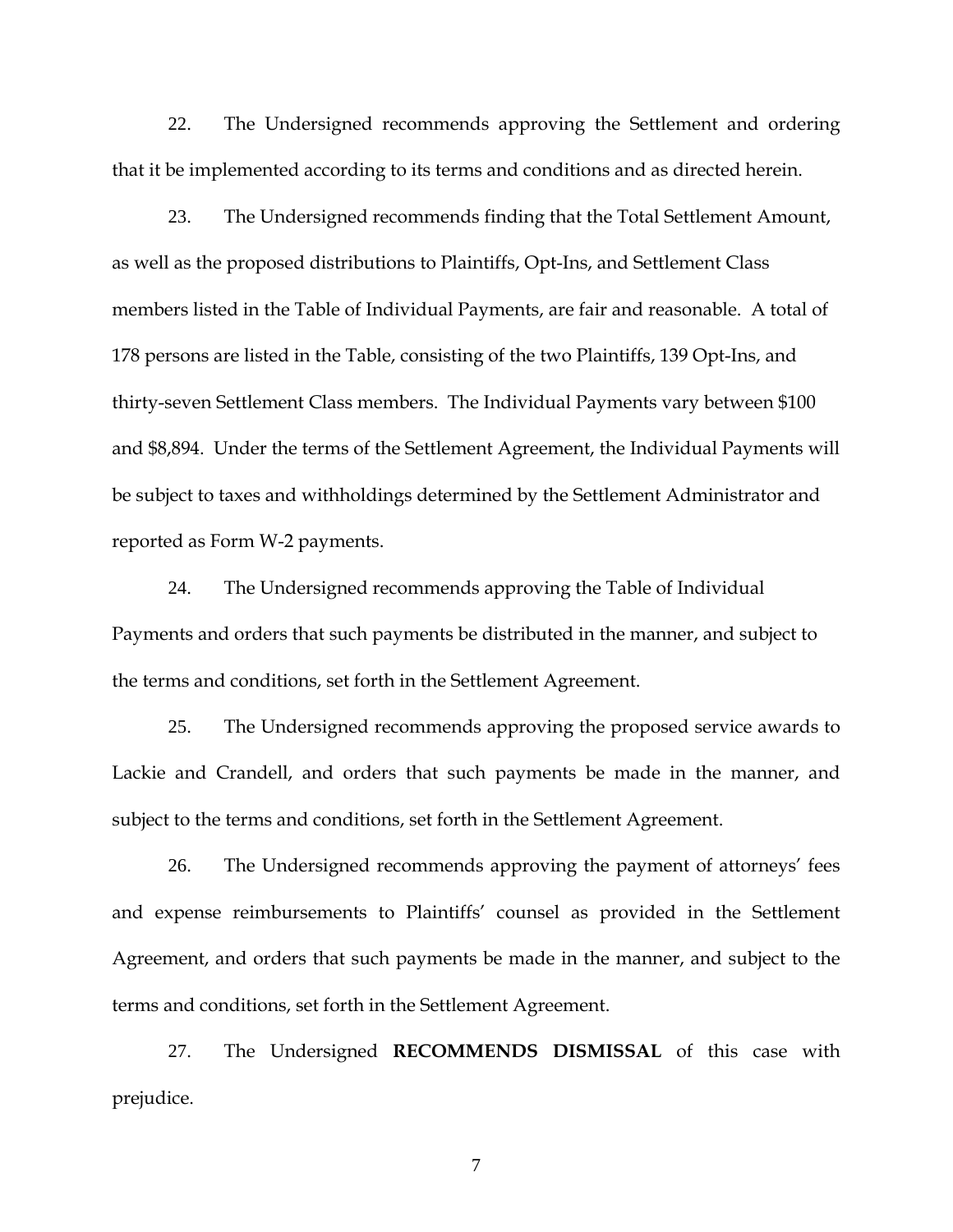28. By agreement of the Parties, the Court retains jurisdiction to enforce the terms of the Settlement Agreement and any disputes thereunder.

## **PROCEDURE ON OBJECTIONS**

 If any party seeks review by the District Judge of this Report and Recommendation, that party may, within fourteen (14) days, file and serve on all parties objections to the Report and Recommendation, specifically designating this Report and Recommendation, and the part in question, as well as the basis for objection. 28 U.S.C. § 636(b)(1); Fed. R. Civ. P. 72(b). Response to objections must be filed within fourteen (14) days after being served with a copy. Fed. R. Civ. P. 72(b).

 The parties are specifically advised that the failure to object to the Report and Recommendation will result in a waiver of the right to *de novo* review by the District Judge and waiver of the right to appeal the judgment of the District Court. *See, e.g.*, *Pfahler v. Nat'l Latex Prod. Co.*, 517 F.3d 816*,* 829 (6th Cir. 2007) (holding that "failure to object to the magistrate judge's recommendations constituted a waiver of [the defendant's] ability to appeal the district court's ruling"); *United States v. Sullivan*, 431 F.3d 976, 984 (6th Cir. 2005) (holding that defendant waived appeal of district court's denial of pretrial motion by failing to timely object to magistrate judge's report and recommendation). Even when timely objections are filed, appellate review of issues not raised in those objections is waived. *Robert v. Tesson*, 507 F.3d 981, 994 (6th Cir. 2007) ("[A] general objection to a magistrate judge's report, which fails to specify the issues of contention, does not suffice to preserve an issue for appeal . . . .") (citation omitted)).